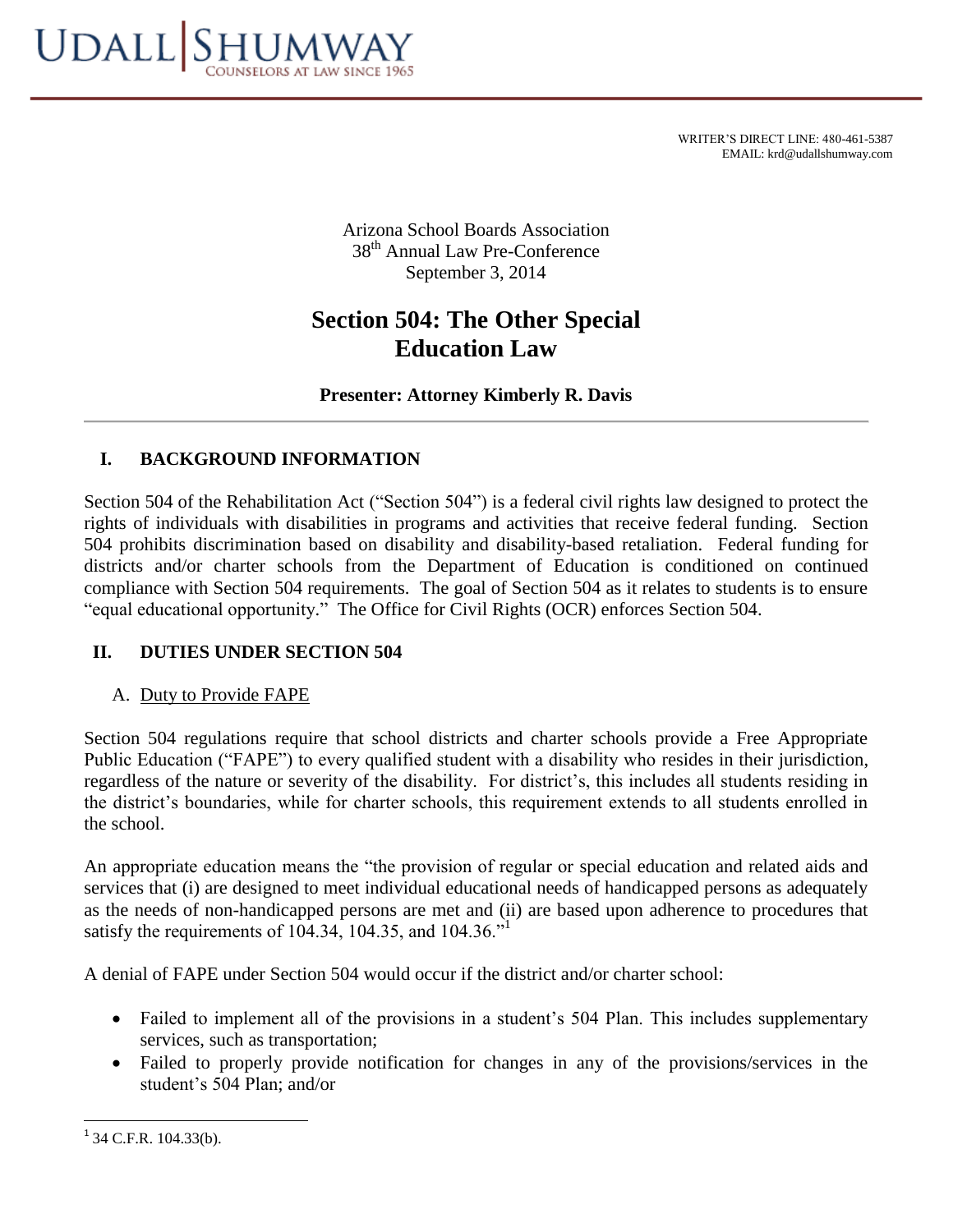• Modified educational time without holding a meeting with group of knowledgeable persons.

## B. Duty to Assign a Compliance Coordinator

The law requires schools to designate a Section 504 Compliance Coordinator and to provide notice of the Coordinator's title and contact information to all students. Districts/schools should provide the Coordinator's name, title, address, telephone number and email address on the district/school website and in parent/student handbooks.

The Compliance Coordinator will typically either direct or oversee the following responsibilities:

- Assists in identification of students.
- Participate in 504 referral process/meetings.
- Coordinates development of 504 plans.
- Implements and monitors implementation of 504 plans.
- Maintains 504 files and records.
- Provides training activities for staff.
- Collaborates on 504 due process hearing requests and OCR complaints.

#### C. Duty to Adopt a Grievance Procedure

Section 504 requires districts/schools to adopt a grievance procedure that incorporates appropriate due process standards and provides for the prompt and equitable resolution of complaints under Section 504. The grievance procedure should be posted on the district/school website and/or published in the parent/student handbook.

#### D. Duty to Provide Procedural Safeguards

Just like under the Individuals with Disabilities Act (IDEA), procedural safeguards must be given to parents of students eligible under Section 504. However, Section 504 safeguards require much less than what is required by the IDEA. For example, parents do not have the right to an independent educational evaluation (IEE), due process hearings need not be as formal as an IDEA due process hearing, and there are no timelines specified.

Section 504 procedural safeguards must include the following information:

- Notice requirements;
- Opportunity for parents/guardians to examine the student's relevant records;
- Opportunity and procedure for an impartial hearing, with opportunity for participation by the student's parents or guardian and representation by counsel; and
- A review procedure.

Schools may choose to use IDEA procedural safeguards or develop separate procedures specifically for Section 504. Schools would be wise to develop separate procedures because Section 504's requirements are much less burdensome than those required by the IDEA.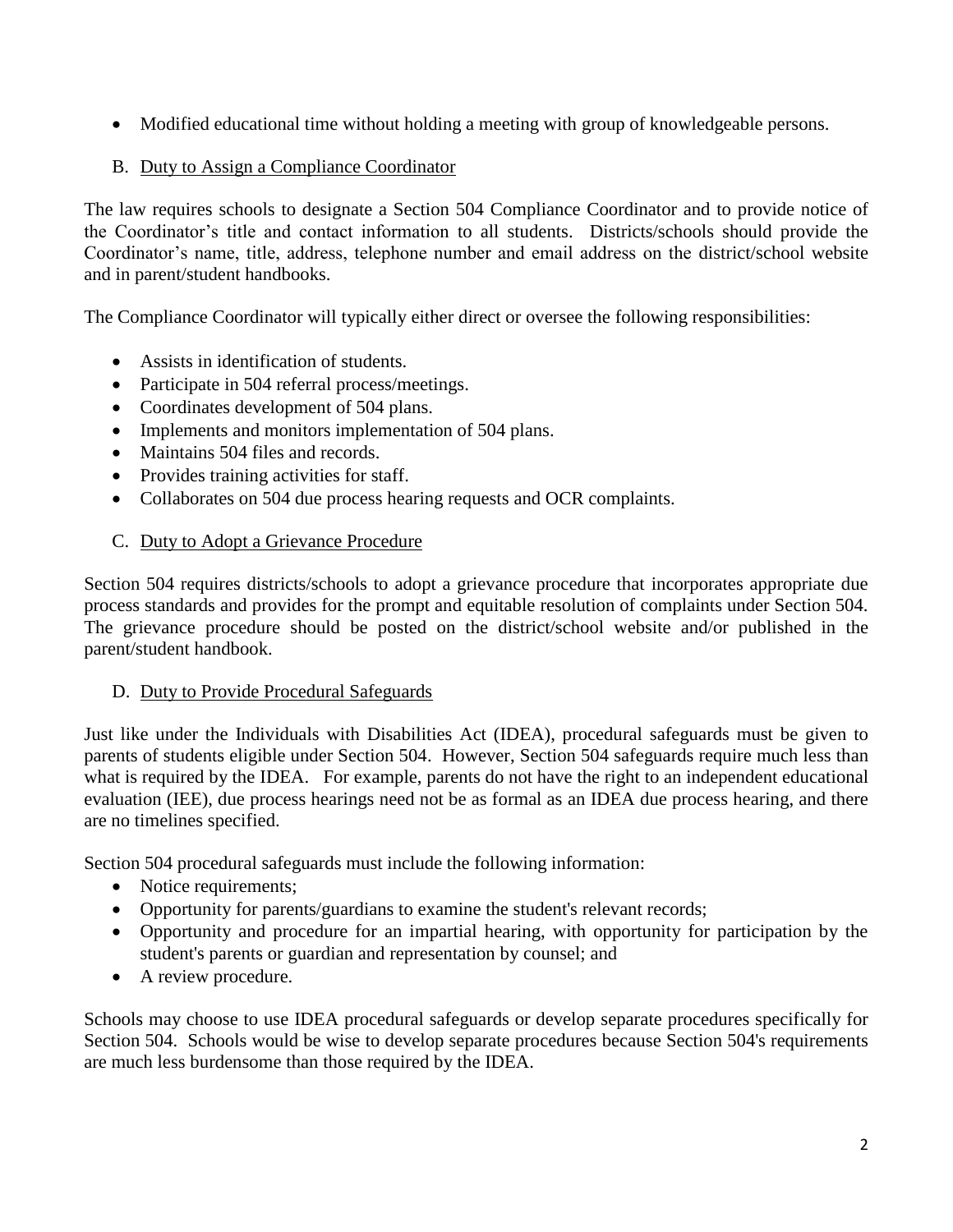#### E. Duty to Prohibit Discrimination

Section 504 requires that, "No otherwise qualified individual with a disability in the United States...shall, solely by reason of his or her disability, be excluded from participation in, be denied the benefits of, or be subjected to discrimination under any program or activity receiving federal financial assistance.<sup>"2</sup> Schools may violate the nondiscrimination provision of Section 504 when harassment based disability is sufficiently serious that it creates a hostile environment and such harassment is encouraged, tolerated, not adequately addressed, or ignored by school employees.

The nondiscrimination provisions in Section 504 also extend to students having a record of a disability and those regarded as having a disability. A "record of" a disability pertains to those students that have a disability, but are no longer impacted by their disability. For example, if a student has bone cancer that is in full remission, he could not be prevented from trying out for the football team simply because he has a "record of" having a disability. Students who have been exited from special education services are also protected as having a "record of" a disability under the nondiscrimination provisions of Section 504. "Regarded as" having a disability pertains to those students who have an actual or perceived disability, whether or not the disability impairs a life activity. For example, a student with a history of Tuberculosis (TB) cannot be forced to sit in the back of the class and avoid interactions with other students simply because he once had TB.

## F. Duty to Prohibit Retaliation

Section 504 of the Rehabilitation Act protects disabled persons from retaliation by referencing Title VI of the Civil Rights Act of 1964, which states that a "recipient of federal funds shall not intimidate, threaten, coerce, or discriminate against any individual for the purpose of interfering with any right or privilege secured by the Act, or because the individual has made a complaint . . ." Section 504's protection against retaliation does not just apply to students; it applies to parents, employees, and anyone who advocates on the behalf of a student with a disability.

Retaliation can be described as taking action in response to an individual's advocacy of a student. Some examples of conduct that may be considered retaliatory are intentionally not returning phone calls or emails, refusing access to student records, continually cancelling meetings, disciplining a student more harshly than non-disabled peers, etc.

OCR has jurisdiction to investigate complaints of retaliation and utilizes a 5-part test for determining whether retaliation occurred:

- 1. Has the complainant engaged in a protected activity?
- 2. Is the school aware of the protected activity?
- 3. Was the complainant subjected to an adverse action?
- 4. Is a causal relationship or connection between the protected activity and the adverse action?
- 5. Can the school offer a legitimate, nondiscriminatory reason(s) for the adverse action, which could be considered pretextual, i.e., a false pretense?

<sup>&</sup>lt;sup>2</sup> 34 C.F.R. § 104.4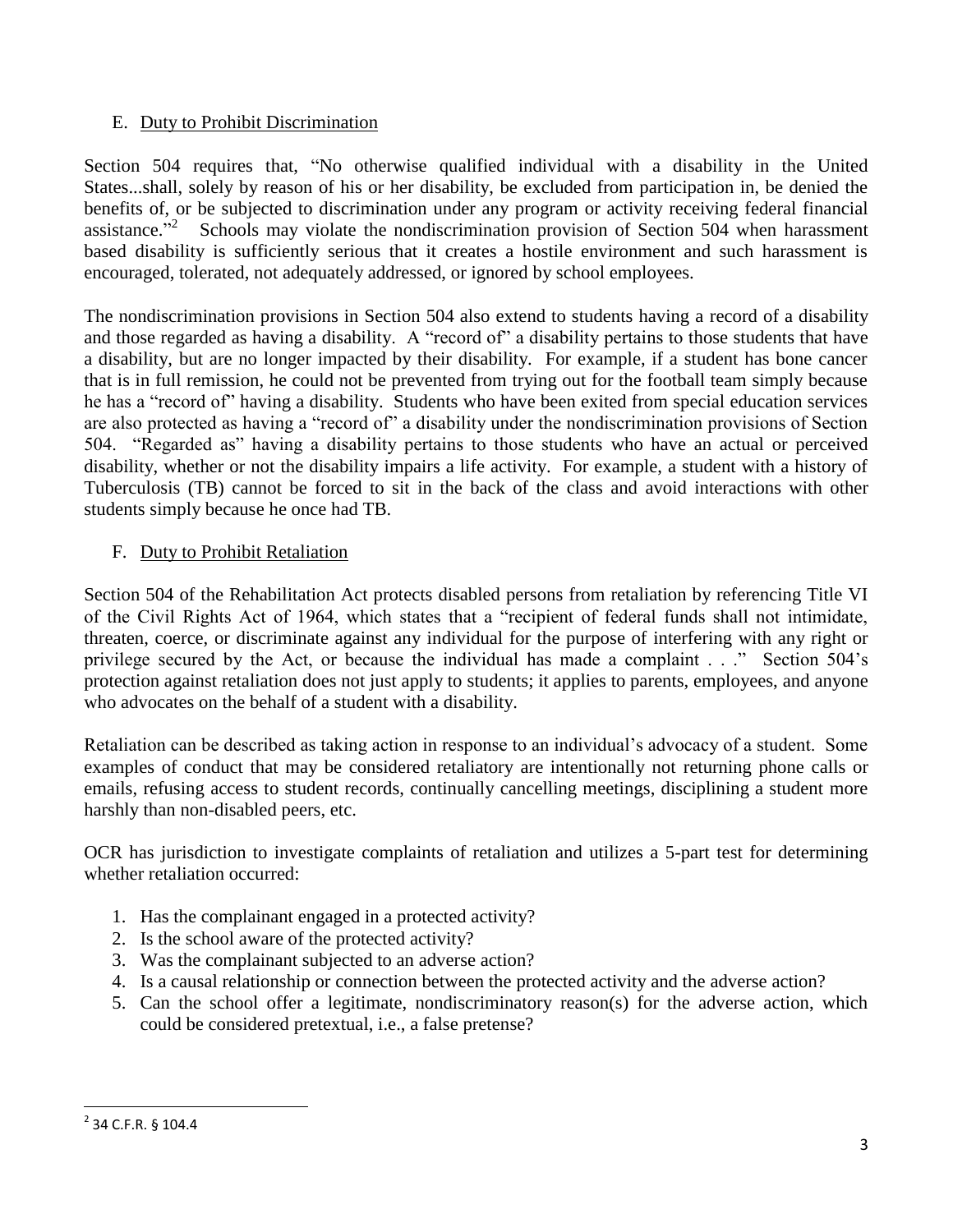Here is an example using the 5-part test above: A student is on an IEP and the parent has filed a state complaint alleging that the school is not implementing the IEP appropriately (filing a complaint is a protected activity). Before the complaint was filed, the school completed the student's reevaluation and scheduled an eligibility meeting, which was held the same day the parent filed the complaint; however, the school was not aware that the complaint had been filed. At the meeting, the team determines the student is no longer eligible and dismisses her from special education (adverse action). There is an obvious connection between a student's eligibility and the implementation of an IEP. However, because the school was not aware of the complaint before the student was exited from services, it is likely to be found that the school had a valid, nondiscriminatory reason to exit the student from services, i.e., she was not exited because her parent filed a state complaint, but rather because she no longer met eligibility requirements.

# **III. IDENTIFICATION OF STUDENTS**

Section 504 has a "child find" requirement similar to that required by the IDEA. Section 504 requires districts/schools to annually "identify and locate every qualified [individual with a disability] residing in the district's jurisdiction who is not receiving a public education."<sup>3</sup> Because charter schools do not have attendance boundaries, the requirement extends to all students who enroll in and are attending the charter school.

Child Find Responsibilities include:

- Identifying children in need of services and/or accommodations.
- Referring students to the 504 Site Coordinator or designee.
- Educating parents and others with periodic announcements in newsletters, parent packets, teacher notices, etc.
- Posting notices of non-discrimination in visible places for parents, staff, and students.

The following are examples of students that may be protected under Section 504, but not the IDEA:

- Students with communicable diseases.
- Students with temporary disabilities arising from accidents who may need short term hospitalization or homebound recovery.
- Students with arthritis, allergies, asthma, diabetes, cancer, cerebral palsy, epilepsy, leukemia, obesity.
- Students who have drug or alcohol addictions, but not currently using drugs or alcohol.
- Students with ADD/ ADHD who are not otherwise IDEA eligible.
- Socially maladjusted students who are not ED.
- Students with special health care needs, e.g., Multiple chemical sensitivity, or MCS, characterized by severe reactions to ordinary chemicals commonly found in the home or school environment, is a disability under Section 504 if it substantially limits a student's major life activity, such as the ability to breathe or the ability to learn (because the student is unable to attend school).

The following are examples of students who may not be eligible and/or protected under Section 504:

<sup>&</sup>lt;sup>3</sup> 34 CFR 104.32.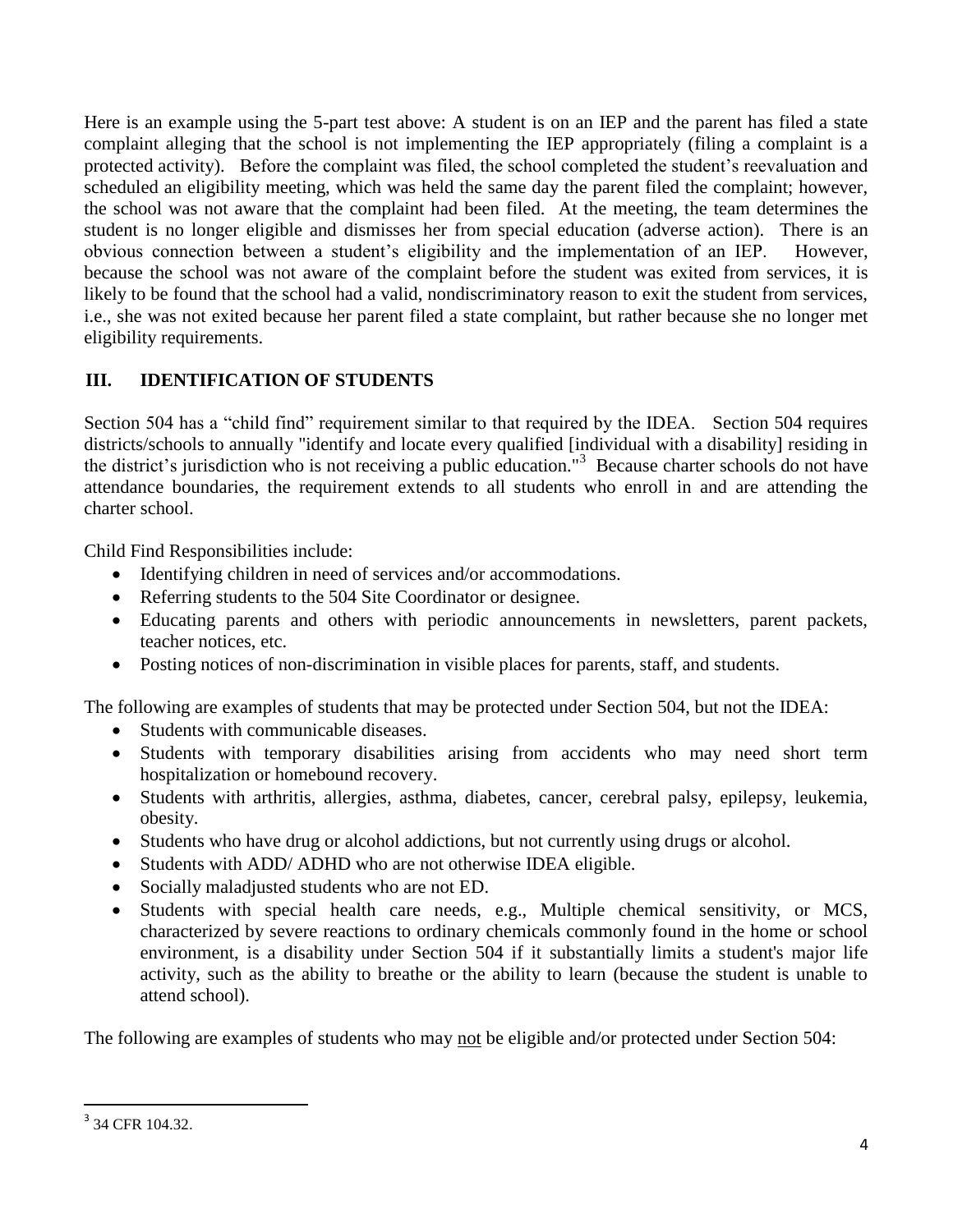- Students whose impairments do not substantially limit their learning to the degree that they need accommodations/modifications.
- Students with low-average IQs who do not meet criteria under the IDEA for Intellectual Disability.
- Slow learners who do not have suspected disabilities.
- Students with limited English proficiency.
- Students coming from bad family situations.
- Students who are pregnant (UNLESS the student suffers complications that substantially limit a life activity).

## **IV. ELIGIBILITY UNDER SECTION 504**

The ADA Amendment Act (ADAAA) of 2008 increased the number of individuals who are eligible for protections and services under both the ADA and Section 504 of the Rehabilitation Act of 1973. $4$  An impairment in and of itself does not mean that a student has a disability. There must be a substantial limitation on one or more major life activities, which results from the impairment, to be considered as a disability under Section 504 and entitling a student to FAPE.

#### 1. Eligibility Step #1 – Determine if Student Has A Disability

In order to be afforded the protections of Section 504, a student must meet the definition of a person with a "disability." A student has a disability if he/she:

- 1. Has a physical or mental impairment that substantially limits one or more major life activities; or
- 2. Has a record of such impairment; or
- 3. Is regarded as having such an impairment; and
- 4. The impairment substantially limits a major life activity.

When determining whether a student has a disability/impairment, mitigating factors (i.e., medication taken) cannot be considered (exception: regular prescription glasses or contact lenses). However, when determining whether the student requires a 504 plan, mitigating measures can be considered.

Although medical or other documentation of the student's impairment can be considered as part of the eligibility determination, a district/school cannot require the parent to provide such documentation in order to substantiate the student's impairment. However, if the parent does not or is unable to provide documentation of impairment and the district/school believes medical documentation is necessary, then the district/school has a duty to provide for a medical evaluation, if needed to establish eligibility.

A physical or mental impairment includes, but is not limited to, the following:

- Any physiological disorder or condition;
- Cosmetic disfigurement;

 $\overline{\phantom{a}}$ 

<sup>4</sup> 42 USC 12102 (4)(A) states, "The definition of disability in this Act shall be construed in favor of broad coverage of individuals under this Act, to the maximum extent permitted by the terms of this Act." (Emphasis Added)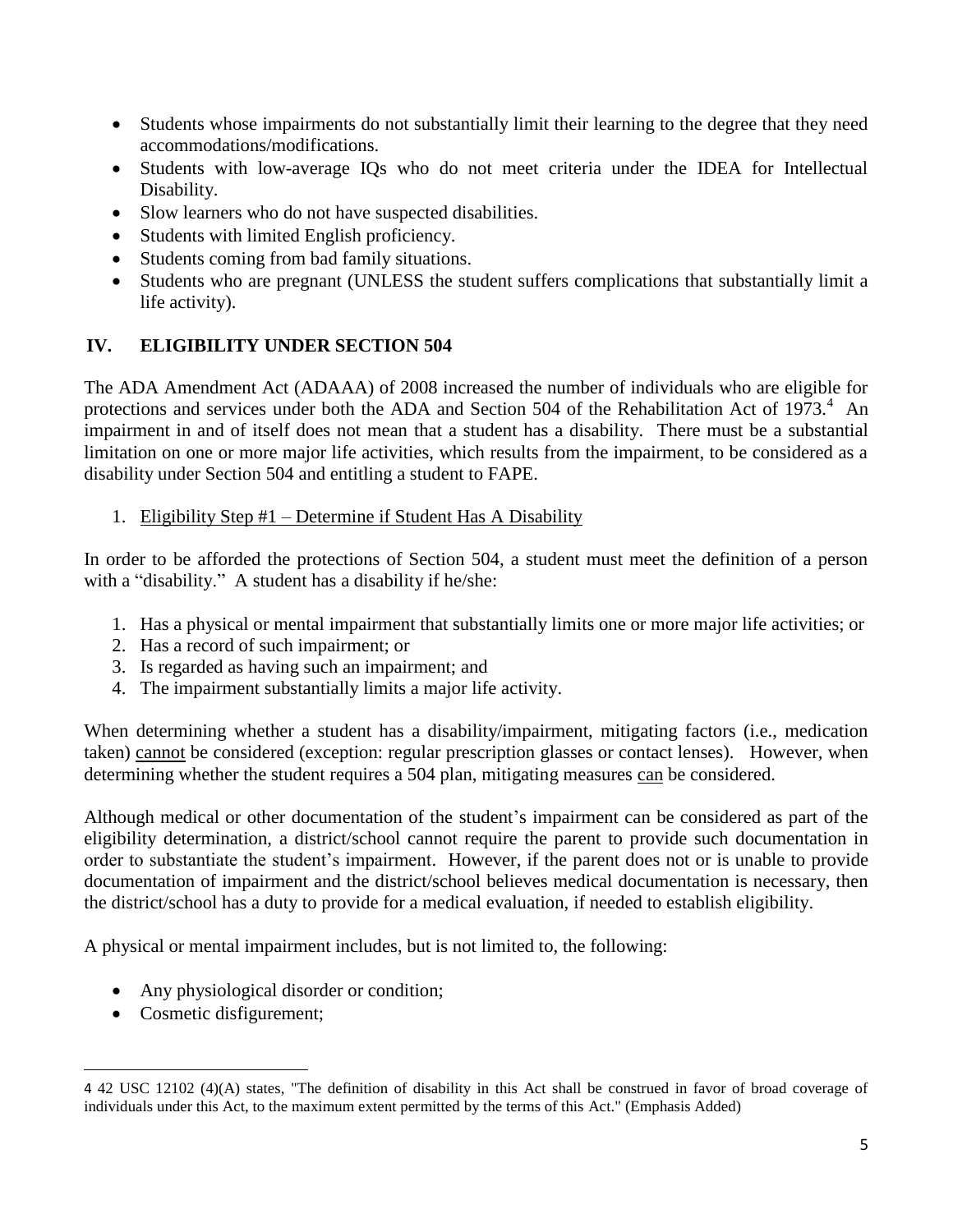- Anatomical loss affecting 1 or more of the following body systems: neurological, musculoskeletal, special sense organs, respiratory, including speech organs, cardiovascular, reproductive, digestive, genito-urinary, hermic and lymphatic, skin and endocrine;
- Any mental or psychological disorders, such as: mental retardation, organic brain syndrome, emotional or mental illness, specific learning disabilities; and
- An impairment that is episodic or in remission is a disability if it would substantially limit a life activity when active.

Major Life Activities include, *but are not limited to*:

- Caring for one's self
- Performing manual tasks
- Walking
- Seeing
- Hearing
- Speaking
- Breathing
- Learning
- Working
- Eating
- Sleeping
- Standing
- Lifting
- Bending
- Reading
- Concentrating
- Thinking
- Communicating

A school must make an *individualized* determination as to whether a student has a physical or mental impairment that *substantially* limits a major life activity. In light of the ADAAA, the standard used to determine whether a physical or mental impairment substantially limits one or more major life activities is: whether or not "the individual's important life activities are restricted as to the conditions, manner, or duration under which they can be performed in comparison to most people." It is important to remember that "substantial" doesn't really mean "substantial" since the ADAAA was passed.

#### 2. Eligibility Step #2 – Determine the Student's Educational Needs

A student may or may not be in need a Section 504 plan, even if the student has a qualified disability/impairment under Section 504 (as determined by Step #1). A student's educational needs can be identified by looking to several sources and may, but not necessarily, include an evaluation. (i.e., achievement tests, teacher recommendations, physical condition, adaptive behavior…).

Evaluation procedures must be valid, appropriate, and administered by trained personnel. Unlike the IDEA, there is no time line requirement for evaluations under Section 504 and OCR takes the position that evaluations must be completed within a reasonable period of time.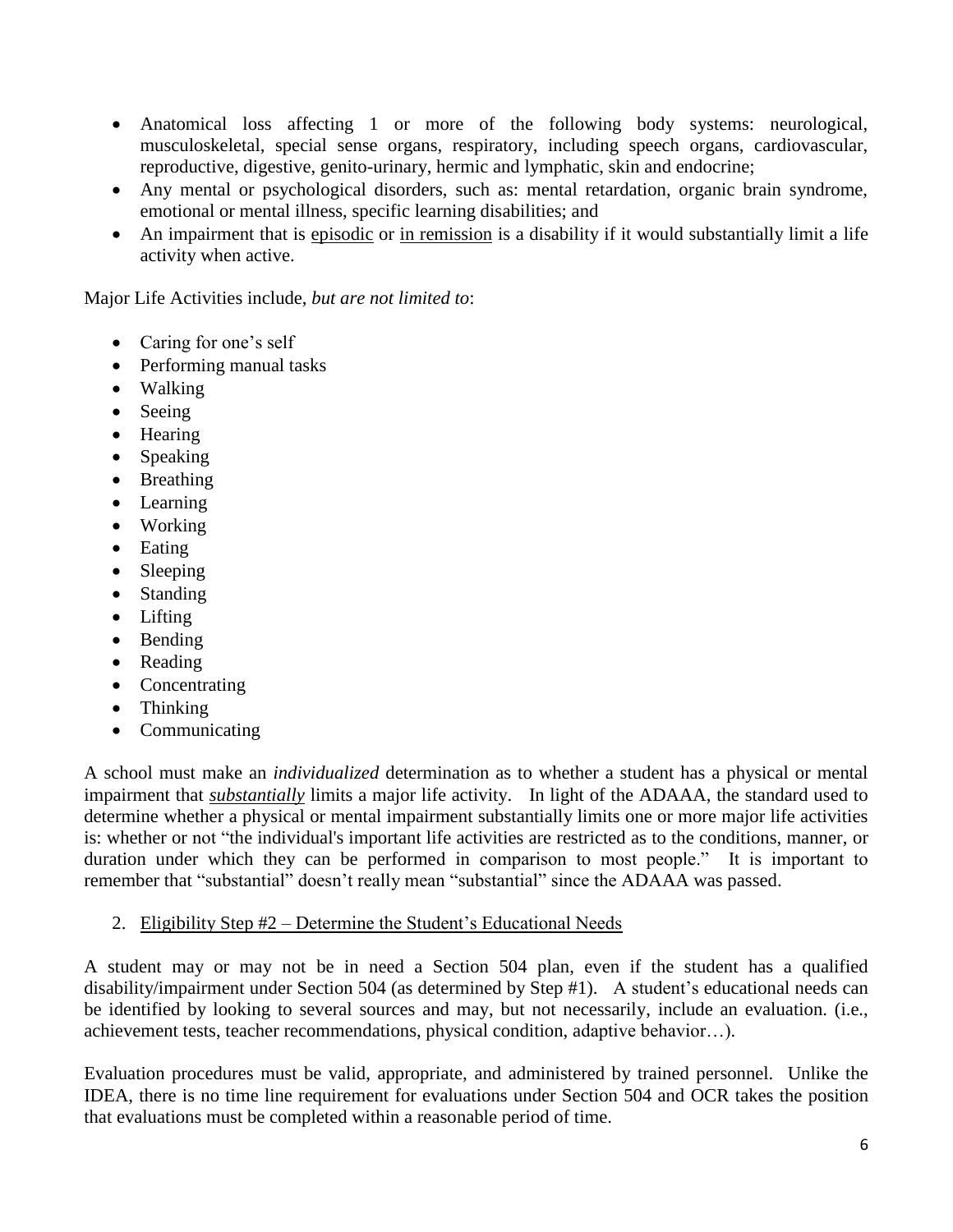Similar to the IDEA, the district/school should obtain the parent's written consent for evaluation. Parents may also request an evaluation under Section 504; however, the district/school is not obligated to evaluate upon parental request. The district/school must evaluate only when it has reason to suspect that the student may have a disability that substantially limits a major life activity.

#### **V. IMPLEMENTATION OF SECTION 504 PLANS**

Like the IDEA, Section 504 has a Least Restrictive Environment (LRE) requirement. The district/school must educate students with disabilities with students without disabilities to the maximum extent appropriate, based on the student's needs. The LRE requirement extends to non-academic and extracurricular services and activities, such as meals, recess, counseling, physical education, transportation, health services, clubs, special interest groups, etc.

Generally, a Section 504 plan must address the following areas:

- Nature of the disability and the major life activity it limits.
- Basis for determining the disability.
- Educational impact of the disability.
- Necessary accommodations.
- Placement in the least restrictive environment.

The types of accommodations will vary for each student, based on his/her needs. Some examples of accommodations contained in Section 504 Plans are as follows:

- Teaching Strategies
- Environment
- Schedule
- Learning Aids
- Assignments/Testing
- Behavior Intervention Plans (BIP)/Organizational Skills

If a student is refusing the accommodations or services set forth in the Section 504 Plan, the district/school should continue to offer the accommodations and services, until the Section 504 team is reconvened to readdress the student's needs. It is very important to maintain documentation of the student's refusal to use accommodations and the Section 504 Team's action in response to the refusals.

## **VI. REEVALUATION**

Schools should reevaluate the effectiveness of students' 504 Plans periodically and at least annually to determine the student's current needs. If the district/school believes that an accommodation or service is no longer appropriate, the Section 504 Team should be reconvened to review the student's Section 504 Plan.

Section 504 requires that the student's eligibility under Section 504 also must also be reevaluated periodically. The timeframe for reevaluation can be same as for the IDEA, i.e., every three years, or